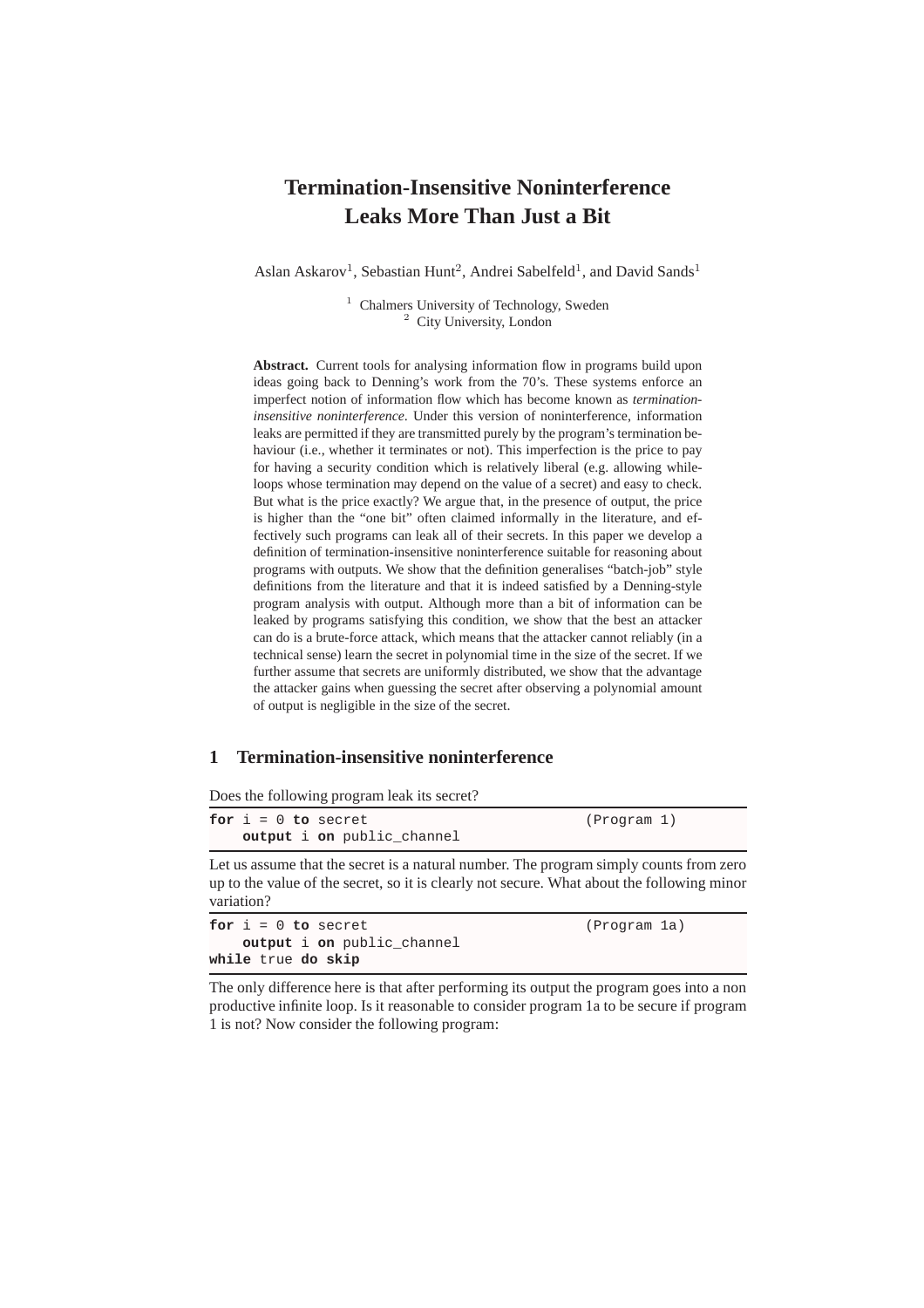```
for i = 0 to maxNat ( (Program 2)
   output i on public_channel
   if (i = secret) then (while true do skip)
)
```
Program 2 is semantically equivalent to program 1a. But it has an important difference. Program 2 is deemed acceptable by state-of-the-art information flow analysis tools such as Jif  $[MZZ^+08]$ , FlowCaml  $[Sim03]$ , and the SPARK Examiner  $[BB03,CH04]$ . Such tools are, at their core, built on ideas going back to Denning and Denning's seminal paper about certifying programs for secure information flow [DD77]. The programs 1 and 1a, for example, would be rejected as insecure because they contain a "high" loop (a loop depending of the value of a secret) which assigns to a "low" variable (a public channel) causing an *implicit* information flow from secret to public.

For program 2 however, a Denning-style certification (and in particular all the concrete tools mentioned above) would say that the program is secure. Such an analysis would reason as follows: the outer loop is "low" because the loop condition does not refer to the secret, and so the output statement is permitted. The if-expression, on the other hand, is considered secure simply because it does not raise any exceptions or assign to anything at all.

In order to justify Denning-style analyses, an imperfect notion of information flow which has become known as *termination-insensitive noninterference*<sup>3</sup> is widely used. Under this version of noninterference, information leaks are permitted if they are transmitted purely by the program's termination behaviour. But what is the price to pay for having a relatively liberal security condition? Program 2 above shows that, in the presence of output, the price is higher than the "one bit" often claimed informally in the literature, and effectively such programs can leak all of their secrets.

Note that the same issue arises with other forms of abnormal termination than divergence. As we illustrate in Section 6, a stack/heap overflow or other computation with an uncaught runtime exception instead of the infinite loop would lead to the same problems, which suggests that we cannot reduce the termination channel to a special case of a timing channel. The results in this paper are not limited to any particular form of abnormal termination, although, for simplicity, we model only divergence explicitly.

**Batch-job noninterference** A "batch-job" style of termination-insensitive security has been widely used to argue the correctness of Denning-style program analyses. This style ignores nonterminating runs and assumes that the attacker can observe only the final state of a computation. In particular, the batch-job notion of termination-insensitive noninterference corresponds to the correctness condition by Volpano et al. [VSI96] for Denning-style analysis:

**Definition 1 (BTINI).** *A deterministic program C satisfies* batch-job termination-insensitive noninterference *(BTINI) if, for any memories M and N that agree on public (low)*

<sup>&</sup>lt;sup>3</sup> This terminology referring to insensitivity to the termination channel (for signalling information through the termination or nontermination of a computation), seems to have been coined in [SS99], although the concept arises already in discussions from e.g. [Fen74].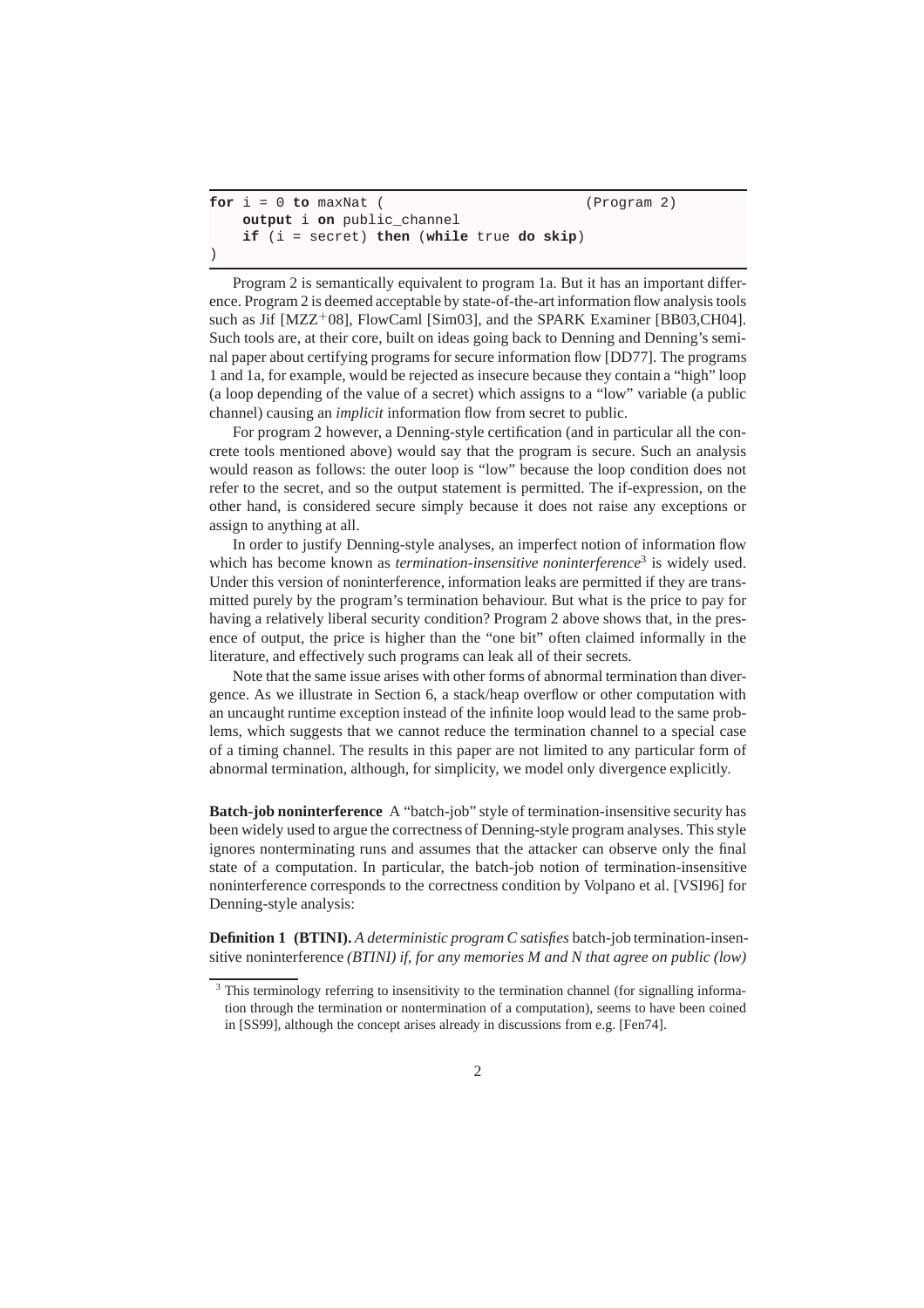*variables, the final memories produced by running C on M and on N also agree on public variables (provided that both runs terminate successfully).*

The above definition permits, for example:

**if** (secret = 0) **then** (**while** true **do skip**) public  $:= 0$ 

The general intuition here is that such programs leak only a little  $-$  at most one bit per run.

Despite its popularity, the above definition is wholly unsuitable if attackers can observe intermediate results such as outputs. For such programs we cannot turn a blind eye when programs fail to terminate, otherwise we would deem the following program secure:

**output** secret **on** public\_channel **while** true **do skip**

In [VSI96], "a program that needs to 'write output' does so by an assignment to an explicit location". Similar issues with inappropriate use of batch-job noninterference arise elsewhere. For example, both Askarov et al. [AHS06] and Le Guernic et al. [LBJS08] consider languages with output, but their noninterference conditions ignore divergent runs. Askarov and Sabelfeld [AS07] model an attacker who observes intermediate values – but only if the program terminates (a fact also raised in [BNR08]).

A related problem is the belief that as long as the attacker "cannot observe termination" then a program leaks at most one bit. As our opening examples show, this is clearly not the case once output is possible. For example, JFlow/Jif features outputs but still appeals to the "one-bit" argument: "JFlow treats this error  $\langle$  heap exhaustion $\rangle$ as fatal, preventing it from communicating more than a single bit of information per program execution" [Mye99].

One solution to these problems would be to abandon the weaker notion of security that is inherent in a Denning-style analysis. But Denning-style termination-insensitive analyses are popular not because of the semantic notion of security that they enforce, but because they allow more programs. Alternative stronger security conditions would require either a difficult liveness analysis to show the absence of divergent behaviour, or a draconian restriction on the programs that can be written (e.g., no loops depending on secret guards are allowed [VS97]).

**Generalising BTINI** So, what is the right definition of termination-insensitive noninterference for languages with output, and moreover what security guarantees does it provide?

In this paper we define a suitable notion of termination-insensitive noninterference (Section 2), which we believe correctly captures the security property guaranteed by Denning-style program analyses. Instead of considering only terminating runs, this notion incorporates insensitivity to divergence in intermediate states. The formulation is intuitive because it is based on a more explicit attacker model which reasons about an attacker's knowledge as it evolves during a run, rather than the more standard "two run" style presentations of noninterference properties. We substantiate our claim that this is a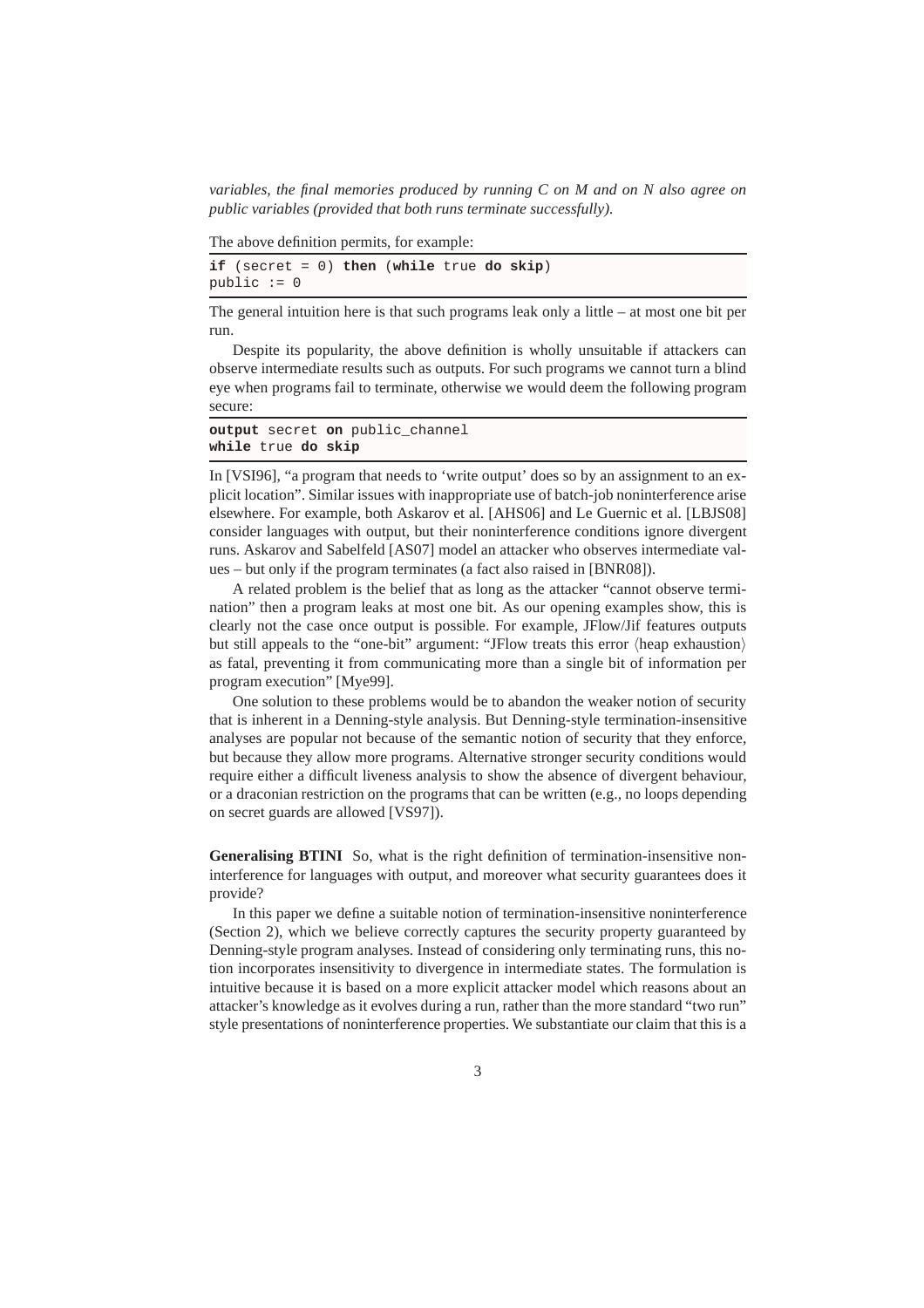

**Fig. 1.** Our results on termination-insensitive noninterference (TINI)

suitable condition for a Denning-style analysis by showing that a formalisation [VSI96] of Denning's analysis for a language with output satisfies this condition (Section 3).

We then show that program 2 given above is the best an attacker can  $do - a$  brute force search of the space of possible secrets. We present this as two results. In Section 4, we show that it is impossible to reliably leak the secret by a program that satisfies termination-insensitive noninterference in polynomial time in the size of the secret. In Section 5, we show that if the secret is uniformly distributed, then the probability of the attacker guessing the secret after observing a polynomial number of outputs (again, in the size of the secret) gives only a negligible advantage over guessing the secret without running the program.

We discuss further examples and simple experiments with Jif, FlowCaml and SPARK Examiner in Section 6 and conclude in Section 7.

Figure 1 schematically illustrates the main contributions of the paper. The soundness, computational and probabilistic results are proved in Theorems 1, 2 and 3, respectively. The gray area corresponds to the attacker that is capable of observing divergence/abnormal termination.

### **2 Semantics, attacker model and noninterference**

In this section we define a suitable definition of termination-insensitive noninterference (TINI) which we believe suitably captures the intentions of Denning-style analyses, and generalises the batch-job definitions.

**Computation model** We use a model of stateful computation represented as a labelled transition system consisting of *commands* (C, C'...) together with a *memory*  $(M, M'... )$  performing computations which produce low observable outputs. Since noninterference only constrains low outputs we simply do not model high outputs.

For simplicity we also assume that a memory is simply a pair consisting of a *low* (public) and a *high* (secret) value. We write such a memory M as a pair LH where  $L$  denotes the low part of the memory and  $H$  the high part. We also refer to the respective variables as L and H. We write  $\langle C, M \rangle \stackrel{\ell}{\rightarrow} \langle C', M' \rangle$  to denote a computation step producing a low observable output  $\ell$  and evolving to  $\langle C', M' \rangle$ . We write  $\langle C, M \rangle \stackrel{\vec{\ell}}{\rightarrow} \langle C', M' \rangle$  in the usual way to denote the existence of a sequence of transitions  $\langle C, M \rangle \stackrel{\ell_1}{\rightarrow} \langle C_1, M_1 \rangle \stackrel{\ell_2}{\rightarrow} \cdots \stackrel{\ell_n}{\rightarrow} \langle C_n, M_n \rangle$  where  $\vec{\ell} = \ell_1, \ldots, \ell_n$ , and  $\langle C, M \rangle \stackrel{\vec{\ell}}{\rightarrow}$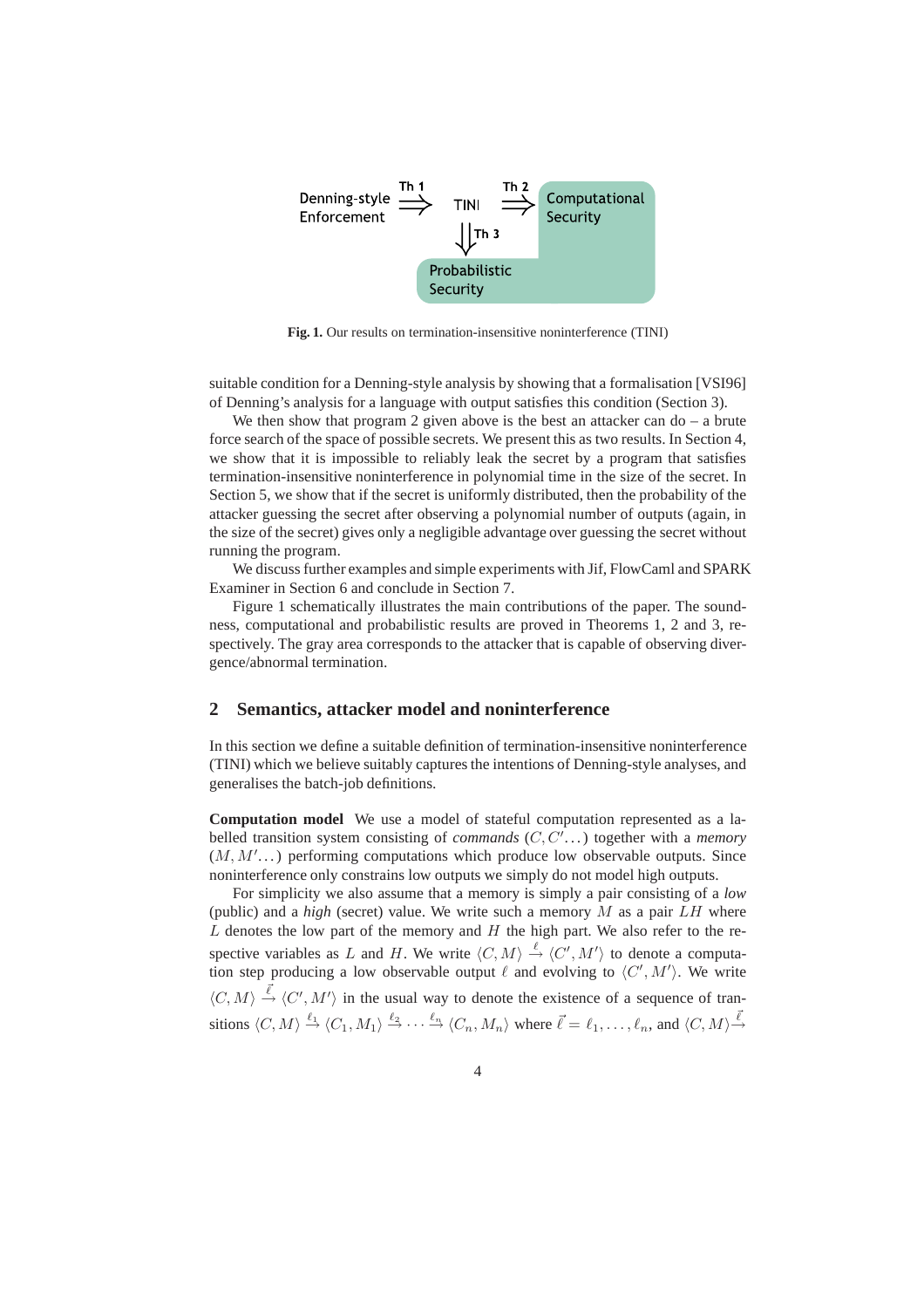to mean  $\exists \langle C', M' \rangle \cdot \langle C, M \rangle \stackrel{\vec{\ell}}{\rightarrow} \langle C', M' \rangle$ . We write  $\langle C, M \rangle$  to mean that  $\langle C, M \rangle$  has no labelled transitions. Note that we do not explicitly model normal termination, or distinguish stuck configurations from divergence. This is without loss of generality since observation of termination can be modelled easily by adding specific termination outputs at the end of each command. We write  $\langle C, M \rangle \stackrel{\vec{\ell} \pitchfork}{\to}$  to mean  $\langle C, M \rangle \stackrel{\vec{\ell}}{\to} \langle C', M' \rangle$  for some  $\langle C', M' \rangle$  such that  $\langle C', M' \rangle$  fi. Let  $\alpha$  range over either  $\ell$  or the symbol  $\Uparrow$ , and let  $\vec{\alpha}$  range over sequences of the form  $\vec{\ell}$  or  $\vec{\ell}$ . We write  $\vec{\ell}$  to denote the sequence  $\vec{\ell}$ followed by the single output  $\ell$ .

We henceforth assume a *deterministic* labelled transition system, i.e., if  $\langle C, M \rangle \stackrel{\ell}{\rightarrow}$  $\langle C, M \rangle$  and  $\langle C, M \rangle \stackrel{\ell'}{\rightarrow} \langle C', M' \rangle$  then  $\ell = \ell'$  and  $\langle C, M \rangle = \langle C', M' \rangle$ .

**On modelling divergence** For the purposes of this paper, we assume an attacker who can observe divergence. We take the view that there is a natural boundary between observing a program's timing behaviour and supposing that the attacker cannot even recognise divergence (what is such an attacker assumed to do: wait forever?).

We make a critical distinction between termination-(in)sensitivity in the attacker model vs. termination-(in)sensitivity in the security condition. We observe that the two are sometimes conflated in the literature. But unobservable divergence does not automatically make a security definition termination-insensitive. For example, by forcing all processes to diverge Huisman et al. [HWS06] achieve a form of terminationinsensitivity in the attacker model, but their noninterference condition is not terminationinsensitive in the traditional sense (despite the claims in the paper): it disallows programs like (**while** (H=0)**do skip**); L:=1.

**Beyond batch-job noninterference** As we mentioned in the introduction, BTINI is an inappropriate notion for programs which actually produce observable outputs even though they do not terminate.

To define a more appropriate generalisation of batch-job termination-insensitive noninterference we model the *knowledge* gained by an attacker who (i) knows the initial low part of the memory, and (ii) observes some (not necessarily maximal) output trace  $\ell$ , and (iii) knows the program and is able to make perfect deductions about the semantic behaviour of the program.

**Definition 2 (Observations).** *Given a program* C *and a choice of low input* L*, the set of possible observation of a run of the program is defined:*

$$
Obs(C, L) = \{\vec{\alpha} \mid \langle C, LH \rangle \stackrel{\vec{\alpha}}{\rightarrow} \}
$$

**Definition 3 (Attacker's knowledge).** *The attacker's knowledge from observing*  $\vec{\alpha}$  *from a run of a program* C with initial low memory L, written  $k(C, L, \vec{\alpha})$ , is defined to be *the set of all possible high memories that could have lead to that observation:*

$$
k(C, L, \vec{\alpha}) = \{H | \langle C, LH \rangle \stackrel{\vec{\alpha}}{\rightarrow} \}
$$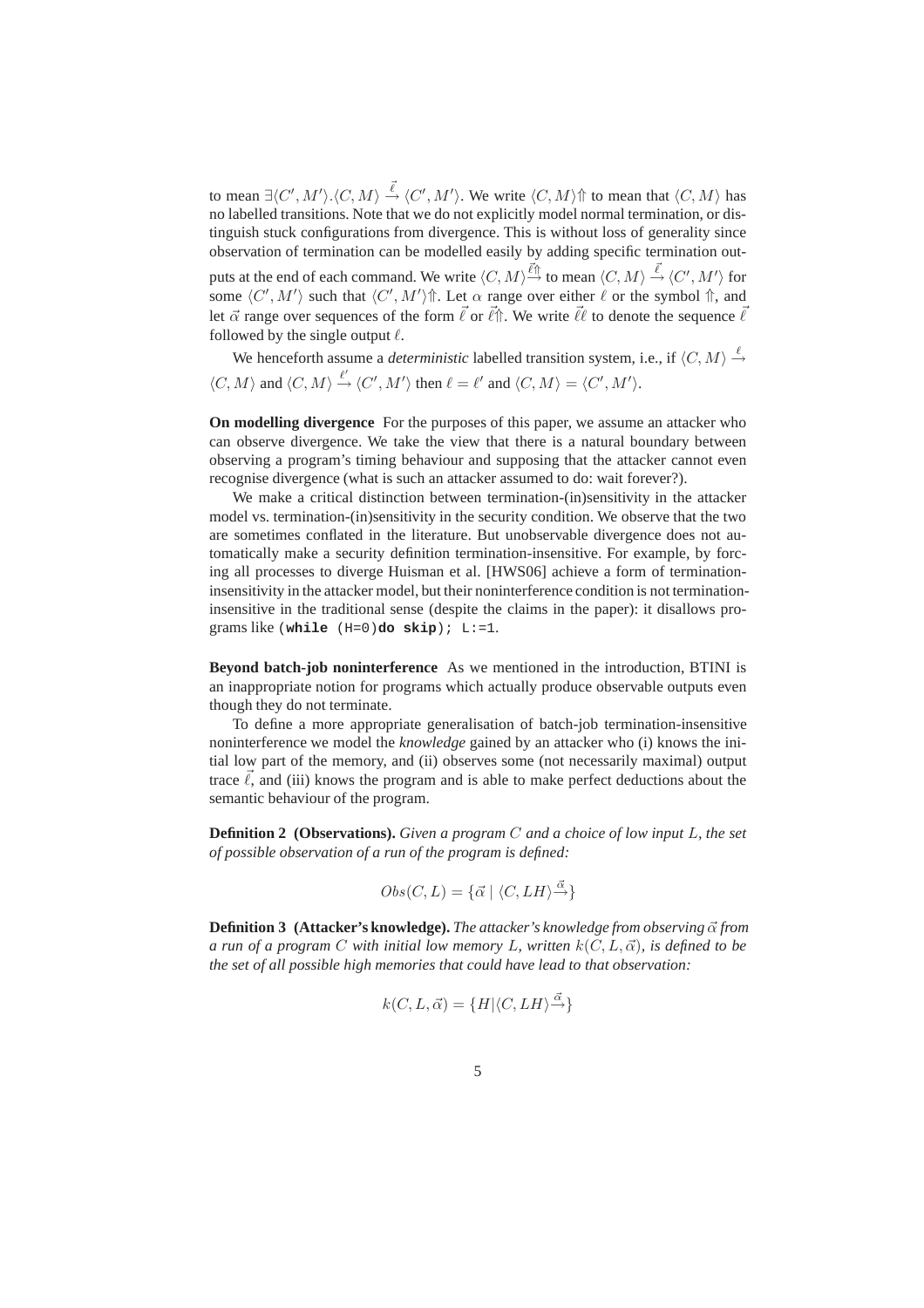This is based on the notion of knowledge defined in [AS07]. We include the possibility that the attacker explicitly observes divergence, and this will be used as a worstcase assumption in the following sections.

r پيدي  $\overline{\phantom{0}}$  $\rightarrow$ k  $\bar{\ell}$  $\ell_1$  $\ell_2 \ell_3$ 

Figure 2 illustrates how attacker's knowledge changes with the observation of successive low outputs. The smaller the knowledge set, the more the attacker knows. In the extreme case a singleton set represents complete knowledge of the high memory. The empty set represents inconsistency – an impossible observation. Knowledge is also monotonic – the more you see the more you learn:

**Fig. 2.** Change of knowledge with low outputs

$$
k(C, L, \vec{\ell}\alpha) \subseteq k(C, L, \vec{\ell})
$$

From this notion of knowledge we can build various notions of noninterference. The strong termination-sensitive notion corresponds to the demand that at each step of output the attacker learns nothing new about the initial high memory. This can be formulated in the following way:

**Definition 4 (Termination-sensitive noninterference).** C *satisfies termination-sensitive noninterference if whenever*  $\bar{\ell} \alpha \in Obs(C, L)$  *then*  $k(C, L, \bar{\ell} \alpha) = k(C, L, \bar{\ell}).$ 

It perhaps looks nonstandard in this definition to include the explicit observations of divergence. In fact in this deterministic setting it turns out to make no difference to the definition if we restrict the  $\alpha$  to  $\alpha \neq \hat{\parallel}$ . In a nondeterministic setting there are subtle differences as to whether one explicitly observes divergence or not (cf. [JL00]), but this is not the concern of the present paper.

To define termination-insensitive noninterference we must relax the requirement that nothing new is learned at each step. We allow leaks that would arise from observing divergence. In the case of an output step, the idea is to permit some new knowledge when observing the next output  $\ell$ , but only through the fact that there *is* some output. However nothing should be learned from the actual value which is output – observing one value teaches us as much as observing any other value.

**Definition 5 (Termination-insensitive noninterference (TINI)).** *Program* C *satisfies TINI* if whenever  $\vec{\ell} \ell \in Obs(C, L)$  then  $k(C, L, \vec{\ell} \ell) = \bigcup_{\ell'} k(C, L, \vec{\ell} \ell').$ 

The term  $\bigcup_{\ell'} k(C, L, \vec{\ell}\ell')$  deserves some extra attention. In terms of knowledge (as represented by sets of possible memories), union corresponds to disjunction of knowledge.

More directly, this union can be defined as  $\{H \mid \langle C, LH \rangle \stackrel{\vec{\ell} \ell'}{\rightarrow}$ , for some  $\ell' \}$ .

Note that, in the definition,  $\ell, \ell' \neq \hat{\mathbb{I}}$ : the definition intentionally places no restrictions on what might be learned if an attacker were able to observe divergence.

The following proposition captures a number of equivalent formulations of TINI. For example, 1(2) says that TINI is equivalent to saying that what is learned from observing a specific run  $\vec{l}$  is no more that what is learned by knowing that there *exists* a run of that length.

**Proposition 1.** *The following properties of a program* C *are equivalent to TINI:*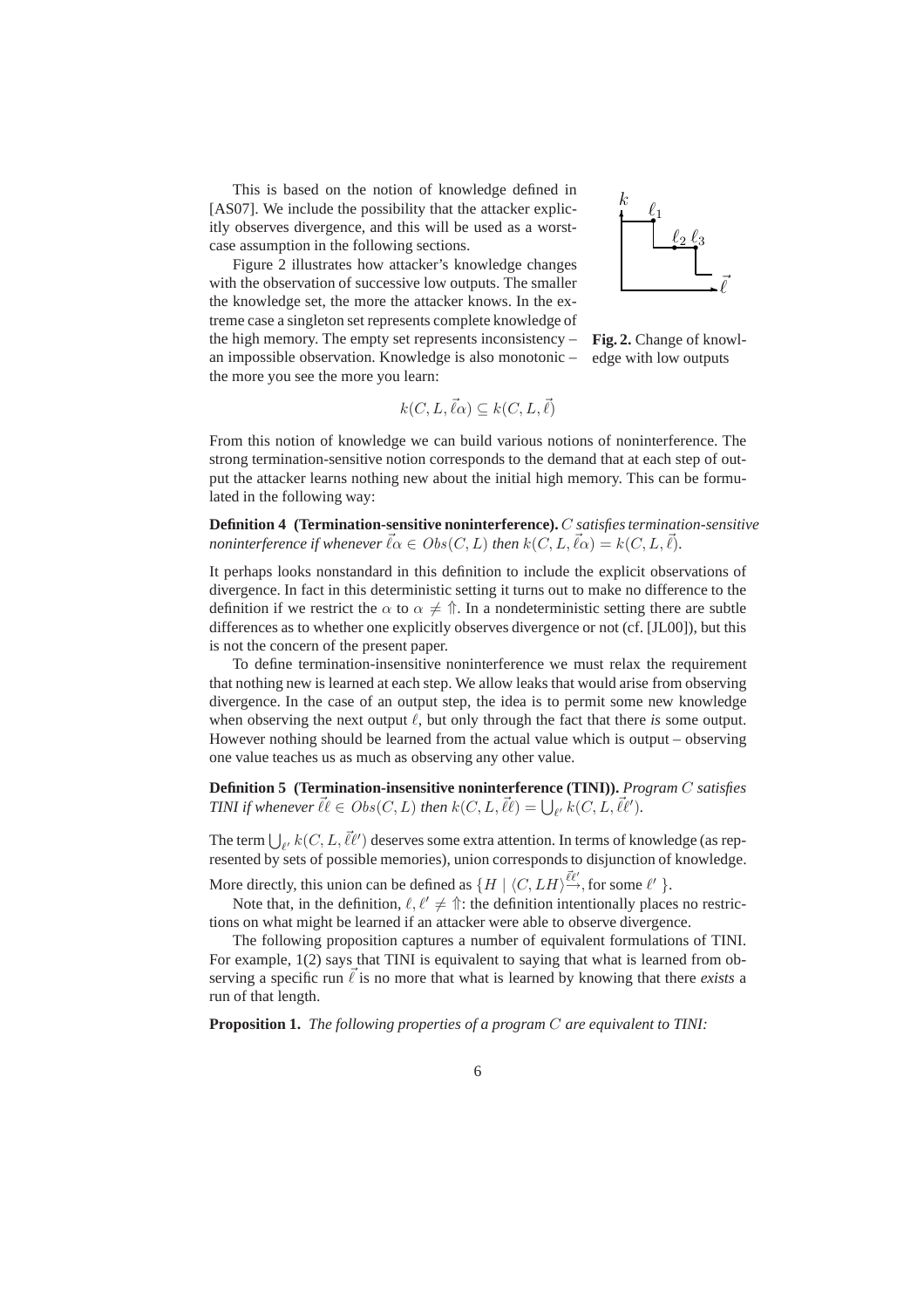- *1.* For all L, if  $\vec{\ell}\ell \in Obs(C, L)$  and  $\vec{\ell}\ell' \in Obs(C, L)$  then  $k(C, L, \vec{\ell}\ell') = k(C, L, \vec{\ell}\ell')$
- 2. For all L, if  $\vec{\ell} \in Obs(C, L)$  then  $k(C, L, \vec{\ell}) = \bigcup_{|\vec{\ell}| = |\vec{\ell}'|} k(C, L, \vec{\ell}')$
- *3. For all L, if*  $\langle C, LH \rangle \stackrel{\vec{\ell}}{\rightarrow}$  *then for all H' either (i)*  $\langle C, LH' \rangle \stackrel{\vec{\ell}}{\rightarrow}$ *, or (ii)*  $\langle C, LH' \rangle \stackrel{\vec{\ell} \uparrow \uparrow}{\rightarrow}$ where  $\vec{\ell'}$  is a prefix of  $\vec{\ell}$ .
- *4. For all L, if*  $\tilde{\ell}\ell \in Obs(C, L)$  *and*  $\tilde{\ell}\ell' \in Obs(C, L)$  *then*  $\ell = \ell'$
- 5. For all L, the set  $\{\vec{\ell} \mid \langle C, LH \rangle \stackrel{\vec{\ell}}{\rightarrow} \}$  *forms a chain under the prefix ordering.*

The first two variants are simple consequences of the definition. The third corresponds to a more classic "two run" style definition; The last two characterisations, unlike the earlier ones, rely crucially on the assumption that computation is deterministic.

**TINI subsumes BTINI** It is easy to see from this proposition that TINI generalises BTINI by considering a batch-job program to be one which performs at most one output, at the point of termination. This means that for such programs  $C$  and a given  $L$ ,

 $\{\vec{\ell} \mid \langle C, LH \rangle \stackrel{\vec{\ell}}{\rightarrow} \}$  contains at most a single trace of one output, and hence for any two runs which terminate they must produce the same output.

### **3 Enforcement**

We show that a simple Denning-style static analysis (which is at the heart of both Jif  $[MZZ^+08]$  and FlowCaml  $[Sim03]$  for a language with outputs does indeed enforce termination-insensitive noninterference.

Consider a simple imperative language with an output( $e$ ) primitive that outputs the value of  $e$  on a low channel. The semantics of the language builds on standard smallstep semantics and forms a labelled transition system, as described in Section 2. The most interesting semantic rule is the one for output:

$$
\frac{e(LH) = v}{\langle \text{output}(e), LH \rangle \xrightarrow{v} \langle stop, LH \rangle}
$$

Provided expression e evaluates to v in memory LH, the configuration  $\langle$  output $(e), LH \rangle$ makes a step with low-observable event  $v$  to a configuration with a halting command stop and unchanged memory.

Figure 3 displays the type-based enforcement rules. The rules draw on those of Volpano et al. [VSI96]. Typing environment  $\Gamma$  is defined as  $\Gamma(L) = low$  and  $\Gamma(H) =$ high. Typing judgement for expressions has the form  $\vdash e : \ell$ . Expression e is typed as low  $\vdash e : low$  only if no high variables occur in e. Typing judgement for commands has the form  $pc \vdash c$ , where pc is the *program counter* that keeps track of the context. Explicit flows (as in  $L:=H$ ) are prevented by the typing rule for assignment that disallows assignments of high expressions to low variables. Implicit flows (as in **if** (  $H=0$ )**then**  $L:=0$  else  $L:=1$ ) are prevented by the pc mechanism. It demands that when branching on a high expression, the branches must be typed under high  $pc$ , which prevents assignments to low variables in the branches. The rule for output is a natural extension of the rules by Volpano et al. It has the same constraints on the expression and context as in the rule for assigning to a low variable.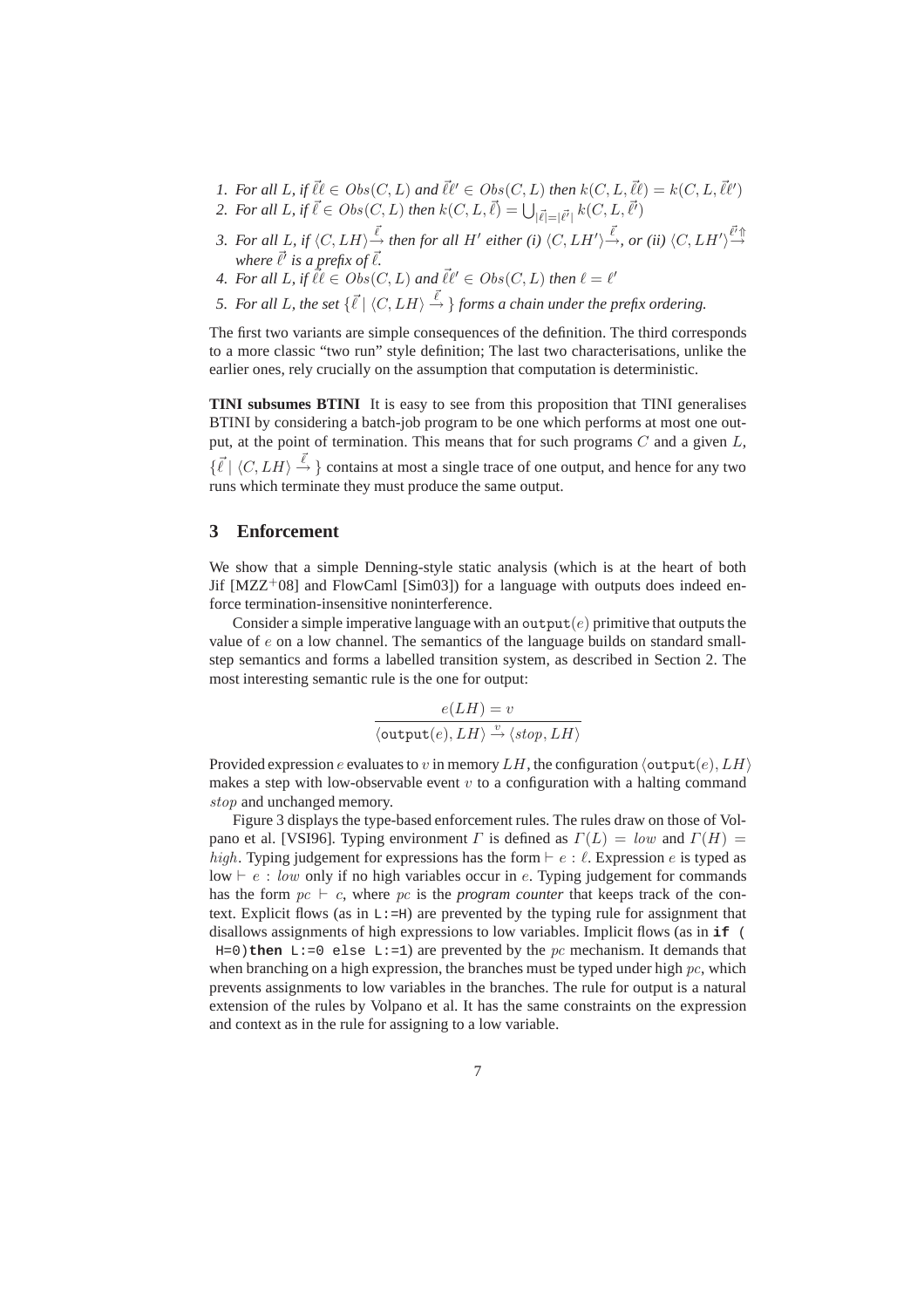$$
\vdash n : \ell \qquad \qquad \frac{\Gamma(x) = \ell \quad \ell \subseteq \ell'}{\vdash x : \ell'} \qquad \qquad \frac{\vdash e : \ell \quad \vdash e' : \ell}{\vdash e \text{ op } e' : \ell} \npc \vdash \text{skip} \qquad \frac{\vdash e : \ell \quad \ell \sqcup pc \sqsubseteq \Gamma(x)}{pc \vdash x := e} \qquad \qquad \frac{pc \vdash C_1 \quad pc \vdash C_2}{pc \vdash C_1; C_2} \n\vdash e : \ell \quad \ell \sqcup pc \vdash C_1 \qquad \ell \sqcup pc \vdash C_2 \qquad \frac{\vdash e : \ell \quad \ell \sqcup pc \vdash C}{pc \vdash \text{while } e \text{ do } C} \qquad \frac{\vdash e : \ell \sqcup pc \vdash C}{low \vdash \text{output}(e)}
$$



We prove that the type system indeed guarantees termination-insensitive noninterference (TINI).

**Theorem 1.** *If*  $pc \vdash C$  *then C satisfies termination-insensitive noninterference.* 

According to the definition of TINI, whenever  $\vec{\ell} \ell \in Obs_N(C, L)$ , we need to prove  $k(C, L, \vec{\ell}\ell) = \bigcup_{\ell'} k(C, L, \vec{\ell}\ell')$ . The inclusion  $k(C, L, \vec{\ell}\ell) \supseteq \bigcup_{\ell'} k(C, L, \vec{\ell}\ell')$  is more interesting, because  $k(C, L, \vec{\ell}\ell) \subseteq \bigcup_{\ell'} k(C, L, \vec{\ell}\ell')$  is vacuous. We prove the former inclusion by induction on the length  $|\vec{\ell}|$  of the sequence of low events  $\vec{\ell}$  generated by  $C$ . A key property that we use in the proof is stated in the following lemma:

**Lemma 1.** *Suppose we have the following computation sequence starting with a configuration*  $\langle C_0, L_0H_0 \rangle$ *:* 

$$
\langle C_i, L_i H_i \rangle \stackrel{\ell_{i+1}}{\rightarrow} \langle C_{i+1}, L_{i+1} H_{i+1} \rangle, \quad i \in \{0 \dots n-1\}.
$$

*If*  $C_0$  *is typable, and*  $H'_0 \in k(C_0, L_0, \ell_1 \ldots \ell_n)$  *then there exist*  $H'_1, \ldots, H'_n$  *such that*  $\langle C_i, L_i H_i' \rangle \stackrel{\ell_{i+1}}{\rightarrow} \langle C_{i+1}, L_{i+1} H_{i+1}' \rangle, i \in \{0 \dots n-1\}.$ 

The lemma guarantees that if a typable program generates a sequence of events from some initial memory, then traces that produce the same sequence from other lowequivalent initial memories have to agree on commands in configurations that follow each low event.

## **4 Computational security implication**

The type system of the previous section verifies that program 2 from the introduction is TINI. Our aim now is to show that this program is in some sense as bad as it gets – the only way for a TINI program to *reliably* leak its secret – given that the attacker can only observe a single run – is to take a non polynomial amount of time in the size of the secret.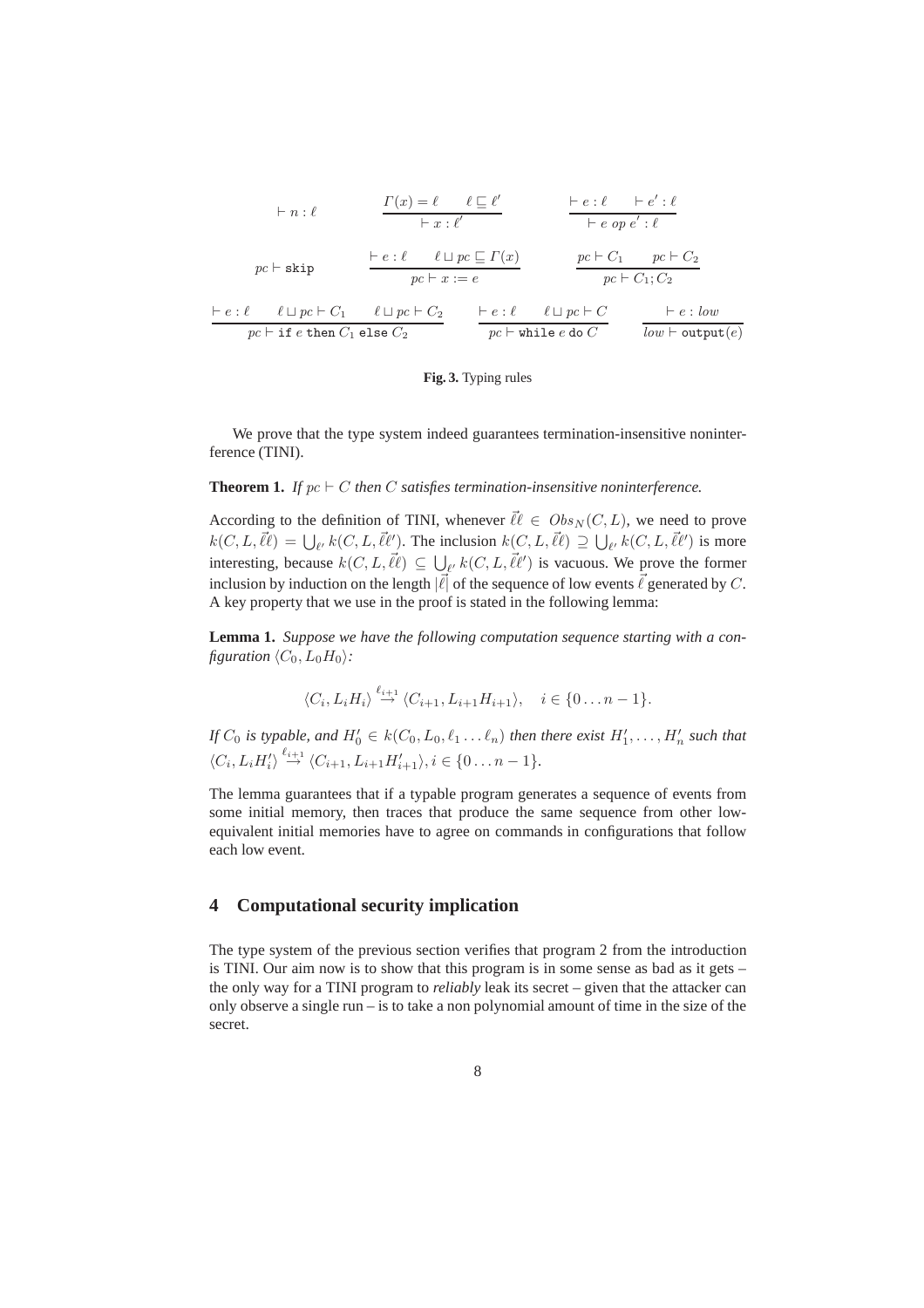**A refined attacker model** We begin by refining our attacker model. The refinement is to include a notion of time – which represents a bound on the length of the output sequences that an attacker will observe. As is usual we express results in terms of the size of the secret,  $N$ , and this is threaded through our definitions accordingly.

**Definition 6 (Bounded Observations).**

 $Obs_N(C, L) = {\{\vec{\alpha} \mid \langle C, LH \rangle \stackrel{\vec{\alpha}}{\rightarrow}, 0 \leq H < 2^N\}}$ 

**Definition 7 (Attacker knowledge (bounded version)).** *The attacker's knowledge from observing*  $\vec{\alpha}$  *by program* C with initial low memory L, written  $k_N(C, L, \ell)$ , is defined *to be the set of all high memories up to size* N *that could have lead to that observation:*

 $k_N(C, L, \vec{\alpha}) = \{H | H \in k(C, L, \vec{\alpha}), 0 \le H < 2^N\}$ 

The bounded version of attacker knowledge  $k_N$  differs from the knowledge k simply in that the size of the domain of  $H$  is bounded (and known to the attacker).

**Definition 8 (TINI (bounded version)).** *Program* C *satisfies TINI if for all* N*, when-* $\vec{ev} \in Obs_N(C, L)$  then  $k_N(C, L, \vec{\ell}\ell) = \bigcup_{\ell'} k_N(C, L, \vec{\ell}\ell').$ 

The only difference from the earlier definition is that the domain of secrets is bounded and known to the attacker – but we quantify over all such bounds. Then we have

**Lemma 2.** *A program* C *satisfies TINI (bounded version) if and only if it satisfies TINI.*

**Proof.** We prove the left to right implication – the proof for the other direction is a simpler variant. We prove the contrapositive. Suppose  $C$  does not satisfy TINI. Then from proposition 1(1) there must exist two different observations  $\vec{\ell} \ell$  and  $\vec{\ell} \ell'$  in  $Obs_N(C, L)$ for some  $L$  which yield different knowledge sets. Let  $H$  be a witness to this difference. Without loss of generality, assume  $H \in \overline{k}(C, L, \overline{\ell}\ell)$  and  $H \notin k(C, L, \overline{\ell}\ell')$ . Now take any  $N$  such that  $H < 2^N$ . Clearly  $H \in k_N(C, L, \vec{\ell}\ell)$  and  $H \not\in k_N(C, L, \vec{\ell}\ell')$  and hence C is not TINI for bound N.  $\Box$ 

**Reliable leakage** We let the attacker be a pair of families  $({L_n}_{n \geq 0}, {t_n}_{n \geq 0})$ , indexed over natural numbers  $n \in \mathbb{N}$ , where for any given natural N,  $L_N$  is a low memory that the attacker chooses based on the size of the secret N, and  $t_N$  – the attacker's running time – is the maximum time during which the attacker observes a run for secrets of that size. We will henceforth write  $\{L_n, t_n\}$  as an abbreviation for  $({L_n}_{n>0}, {t_n}_{n>0}).$ 

A program leaks reliably for an attacker if he is guaranteed to learn the secret by observing a single run of the system.

**Definition 9** (**Reliable leakage**). *Say that* C *leaks reliably for an attacker*  $\{L_n, t_n\}$  *if,* for each choice of  $N$ , and  $H \in \{0,\ldots,2^N-1\}$  there is some  $\vec{\alpha} \in Obs_N(C, L_N)$  such *that*  $|\vec{\alpha}| \le t_N$  *and*  $k_N(C, L_N, \vec{\alpha}) = \{H\}$ . Say that C leaks reliably within running time  ${t_n}$  *if there exists an attacker with that running time for which* C *leaks reliably.*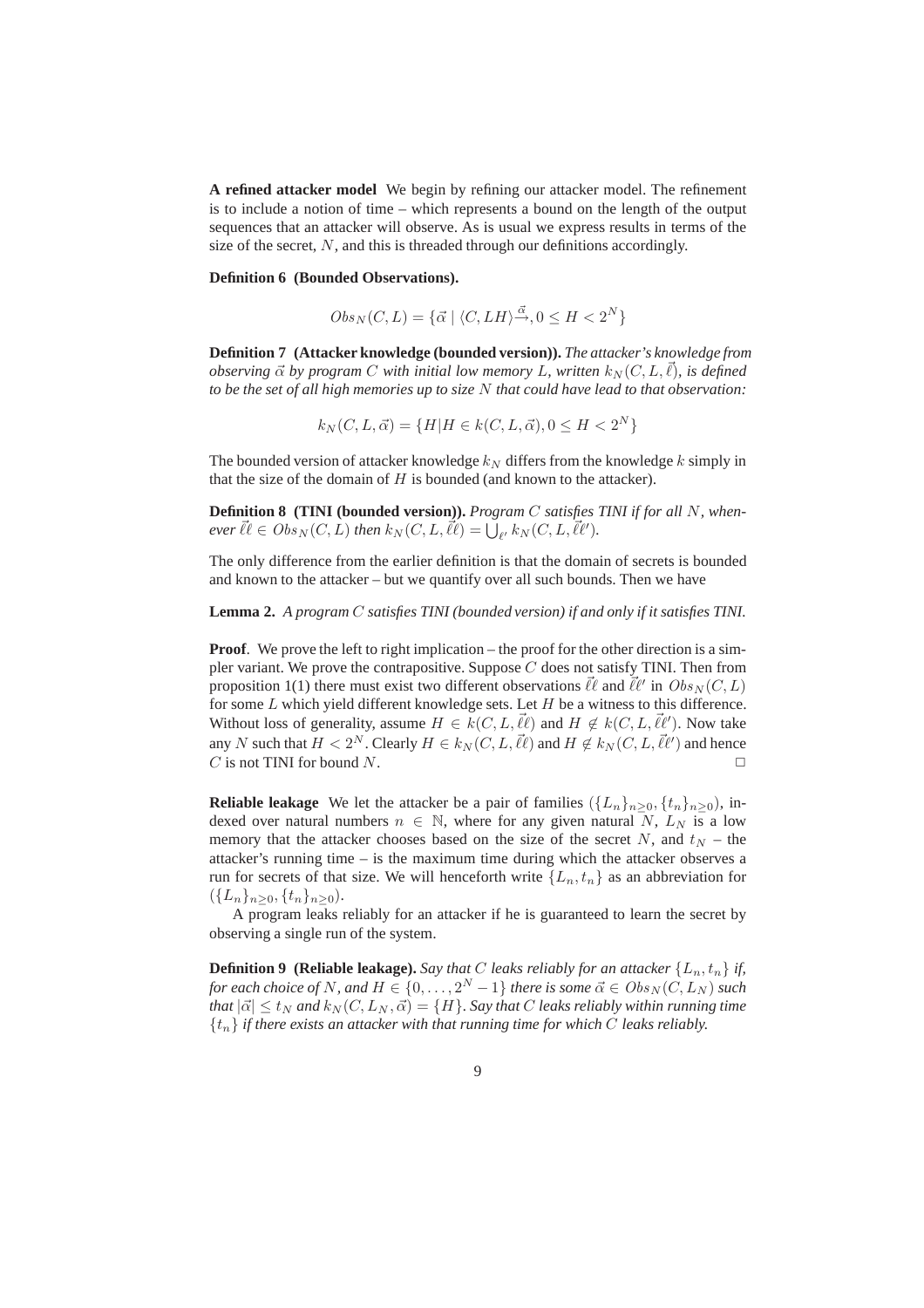For example,  $for \, i = 0$  to  $H$  (output i) leaks reliably within running time  $2^n$ , and **output** H leaks reliably within running time  $\lambda n.1$ .

We can now state the main theorem of this section:

**Theorem 2.** *If* C *is TINI then* C *does not leak reliably within any polynomial running time.*

To prove the theorem we introduce the notion of knowledge trees.

**Knowledge tree** Given a program C and an attacker  $\{L_n, t_n\}$  the set of possible observations that the attacker can make within the running time  $t_N$  is

$$
T_N = \{ \vec{\alpha} \in Obs_N(C, L_N) \mid |\vec{\alpha}| \le t_N \}
$$

This set is non-empty and prefix-closed. As is standard, such a set defines a tree. This tree is finite (finite height:  $|\vec{\alpha}| \leq t_N$ ; finite branching: finite set of possible inputs  $0 \leq H < 2^N$  plus determinism).

**Definition 10 (Knowledge tree).** *The* Knowledge tree *for* N *is the tree defined by*  $T_N$ *with each node*  $\vec{\alpha}$  *labeled by its knowledge set*  $k_N(C, L, \vec{\alpha})$ *.* 

We look at how knowledge trees look for N when  $t_N = 2$ . (These simple examples do not use L so it is not necessary to specify  $L_N$ .)

*Example 1.* Consider the program

```
for i = 1 to N (
    output (H mod 2) on public_channel
   H := H div 2
)
```
This program leaks the  $N$  least significant bits of  $H$ . The knowledge tree for  $N$  when  $t_N = 2$  is presented in Figure 4(a). Here, annotations on the edges of the tree correspond to outputs observed by the attacker.  $K_0$  and  $K_1$  are knowledge sets of the form

 $K_a = \{H \mid 0 \le H < 2^N$ , the least significant bit of H is  $a\}$  for  $a \in \{0, 1\}$ ,

 $K_{00}$ ,  $K_{01}$ ,  $K_{10}$ , and  $K_{11}$  are sets of the form

 $K_{ab} = \{H \mid 0 \le H < 2^N$ , the two least significant bits of H are  $ab\}$  for  $a, b \in \{0, 1\}$ .

*Example 2.* Consider now the program

```
for i=0 to 2ˆN-1 (
  output i on public_channel
   if (i = H) then
      (while true do skip)
)
```
The knowledge tree for this program when  $t_N = 2$  is shown in Figure 4(b). As in the previous example, the annotations on the edges correspond to the attacker's observations. Thus, if the attacker observes divergence after the first output, then the knowledge about H immediately reduces to the singleton set  $\{0\}$ . On the other hand, observing 1 as the result of the second output only shrinks the size of the knowledge set by one.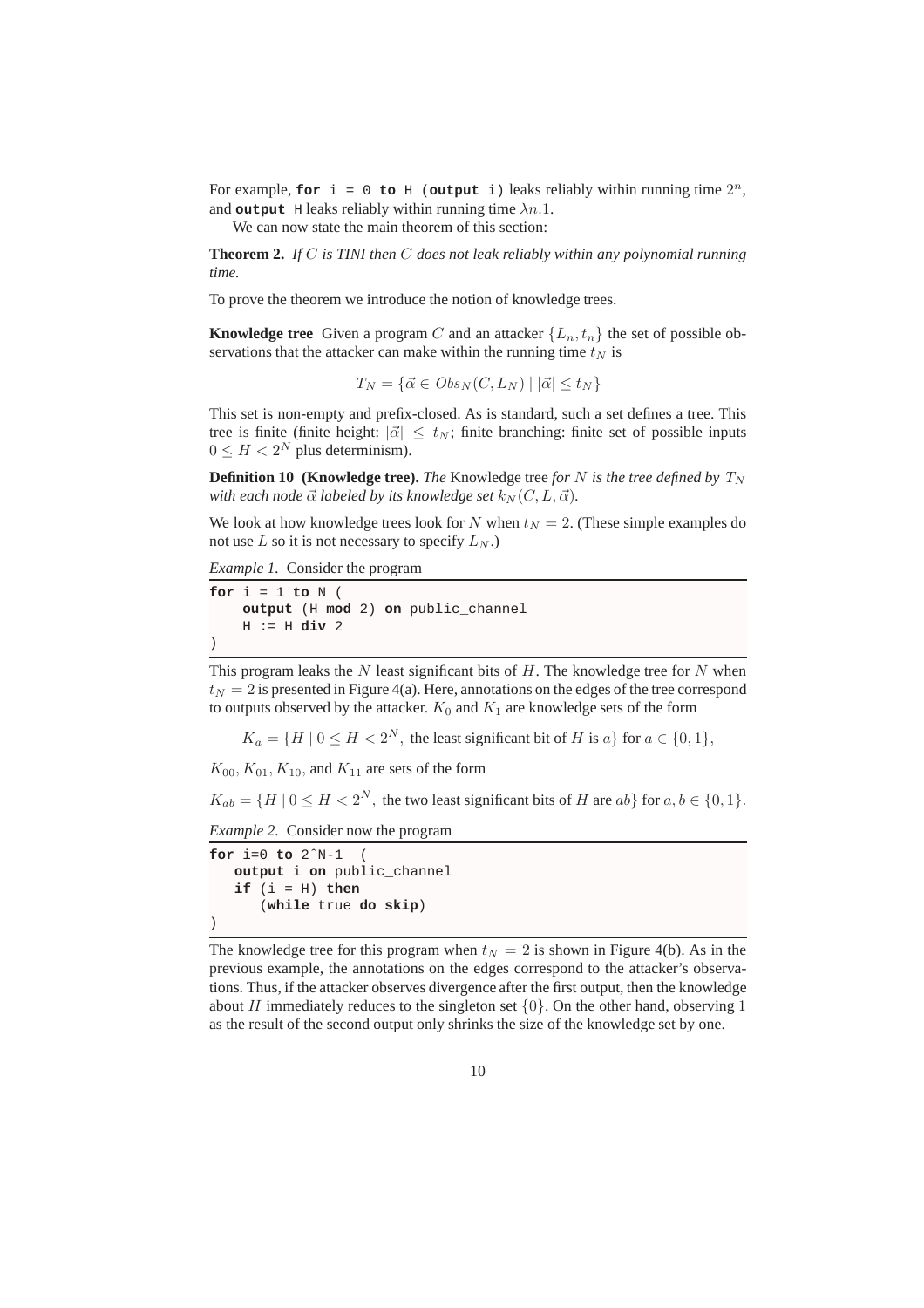

**Fig. 4.** Example knowledge trees

We are now ready to formulate some properties of knowledge trees.

**Lemma 3 (Disjointness).** *Given a program* C *and attacker*  $\{L_n, t_n\}$ *, let*  $\vec{\ell} \in T_N$  *be an* internal node in the knowledge tree with children  $\vec{\ell}\alpha_1,\ldots \vec{\ell}\alpha_n$ . Let  $K$  be the knowledge  $\int$ set for  $\vec{l}$  and let  $K_i$  be that for child  $i, 1 \leq i \leq n$ . Then the  $K_i$  are pairwise disjoint.

**Proof.** Suppose  $H \in K_i$  and  $H \in K_j$ , thus  $\langle C, L_N H \rangle \stackrel{\vec{\ell}_{\alpha_i}}{\rightarrow}$  and  $\langle C, L_N H \rangle \stackrel{\vec{\ell}_{\alpha_j}}{\rightarrow}$ . Since  $C$ is deterministic,  $\alpha_i = \alpha_j$ .

$$
\Box
$$

The following proposition says that for programs satisfying TINI knowledge trees have a specific form.

**Proposition 1** *If* C *satisfies TINI* then for all choices of  $L_N$ ,  $t_N$ , the knowledge tree *has the form:*



*More formally, for any*  $\vec{\ell}$   $\in$   $Obs_N(C, L_N)$ *, let*  $\{\vec{\ell}\alpha_1,\ldots,\vec{\ell}\alpha_n\}$  be the set  $\{\vec{\ell}\alpha \mid \vec{\ell}\alpha \in Obs_N(C, L_N)\}.$ *If*  $n > 1$  *then*  $n = 2$  *and exactly one of*  $\alpha_1, \alpha_2$  *is*  $\Uparrow$ *.* 

**Proof.** Suppose  $\alpha_i \neq \hat{\beta}$  and  $\alpha_j \neq \hat{\beta}$ . Then since C satisfies TINI we have

$$
k_N(C, L, \vec{\ell}\alpha_i) = \bigcup_{\ell'} \{k_N(C, L, \vec{\ell}\ell')\} = k_N(C, L, \vec{\ell}\alpha_j)
$$

By the Disjointness Lemma  $i = j$ . Hence at most one  $\alpha_i \neq \uparrow$ .

This brings us to the proof of Theorem 2.

**Proof.** By definition, the height of the knowledge tree for  $N$  is  $t_N$ . If  $C$  leaks reliably then the knowledge tree contains (at least)  $2^N$  distinct nodes, each labeled  $\{H\}$  for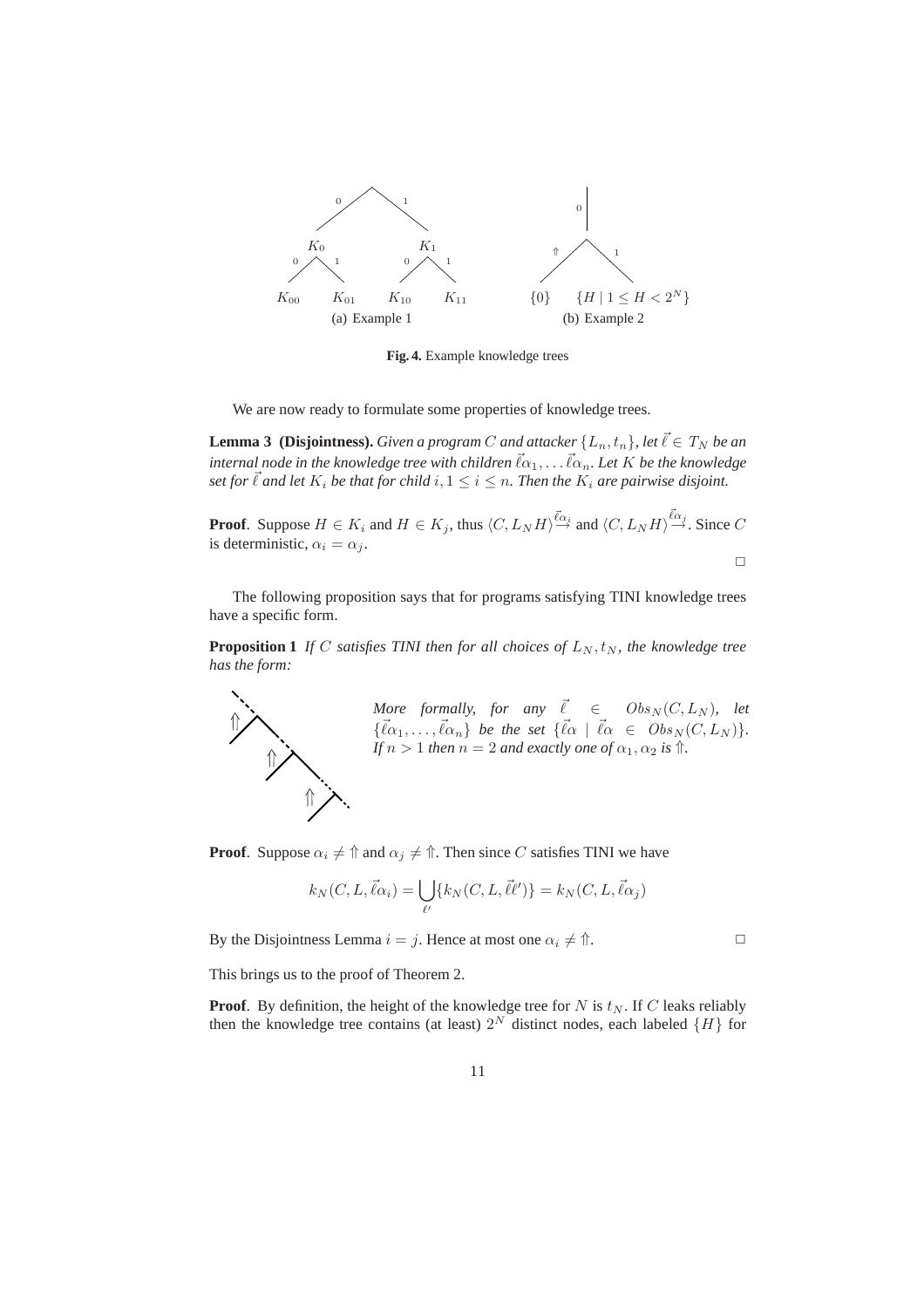some  $0 \leq H < 2^N$ . Without loss of generality we may assume that each of these singleton labels occurs on a leaf (otherwise we can prune the tree, thus choosing a shorter running time). By Proposition 1 there are at most  $t_N + 1$  leaves, hence  $t_N \geq$  $2^N-1$ .  $N-1$ .

### **5 Probabilistic security implication**

The notion of reliable leakage in the previous section is quite strong – it requires that there is never a single case when the attacker cannot deduce the exact value of the secret. To obtain a result which says something about a wider class of programs we consider the case when the attacker does not necessarily learn all the secret all the time, and hence must guess.

In this section we show that, for programs satisfying TINI, if the secrets are chosen according to a uniform distribution, then the advantage that an attacker gains by guessing the secret based on a particular observation of the computation is negligible<sup>4</sup> (as a function of  $N$ ).

Suppose secrets  $0 \leq H < 2^N$  are chosen with probability  $\mu(H)$ . Let C be a program and let  $(L_n, t_n)$  be an attacker. To guess a secret the attacker observes a computation and hence deduces a knowledge set. For any H, let  $\vec{\alpha} \in T_N$  be the observation which the attacker uses as a basis to guess the value of  $H$ . Since knowledge is monotonic – the more an attacker observes the smaller the knowledge set – we may safely assume the attacker chooses  $\vec{\alpha}$  to be the longest  $\vec{\alpha} \in T_N$  such that  $\langle C, L_N H \rangle \stackrel{\vec{\alpha}}{\rightarrow}$ , i.e.  $\vec{\alpha}$  is a leaf in knowledge tree (put another way, the attacker gets most information by waiting until  $\vec{\alpha}$  with length  $t_N$  is produced or  $\hat{\parallel}$  is detected). Given a leaf  $\vec{\alpha} \in T_N$ let the knowledge associated with  $\vec{\alpha}$  be  $K_{\vec{\alpha}} = k_N (C, L_N, \vec{\alpha})$ . Given this, how can an attacker best guess the secret? The attacker can do no better than to choose from those elements of  $k_N(C, L_N, \vec{\alpha})$  which have maximal probability according to  $\mu$ . There is no disadvantage for the attacker to choose among these deterministically, so let us assume that the guess is given by a function  $g_N(\vec{\alpha}) \in K_{\vec{\alpha}}$ .

Now, the probability that  $\vec{\alpha}$  is observed is just the sum of probabilities of all secrets H such that  $\langle C, L_N, H \rangle \stackrel{\vec{\alpha}}{\rightarrow}$ , i.e.:

$$
\mu(K_{\vec{\alpha}}) = \sum_{H' \in K_{\vec{\alpha}}} \mu(H')
$$

Given that  $\vec{\alpha}$  is observed, the probability that the secret is  $H \in K_{\vec{\alpha}}$  is  $\frac{\mu(H)}{\mu(K_{\vec{\alpha}})}$ . Let Leaf  $\subseteq T_N$  be the set of all leaves in the knowledge tree. Then the probability that the attacker guesses the secret is

$$
G_N = \sum_{\vec{\alpha} \in \text{Leaf}} \mu(K_{\vec{\alpha}}) \times \frac{\mu(g_N(\vec{\alpha}))}{\mu(K_{\vec{\alpha}})} = \sum_{\vec{\alpha} \in \text{Leaf}} \mu(g_N(\vec{\alpha}))
$$

For uniformly distributed secrets, define the *attacker advantage* to be  $G_N - 1/2^N$ i.e., the difference between the probability of guessing the secret based on the knowl-

<sup>4</sup> A negligible function is one that approaches zero faster than the reciprocal of any polynomial.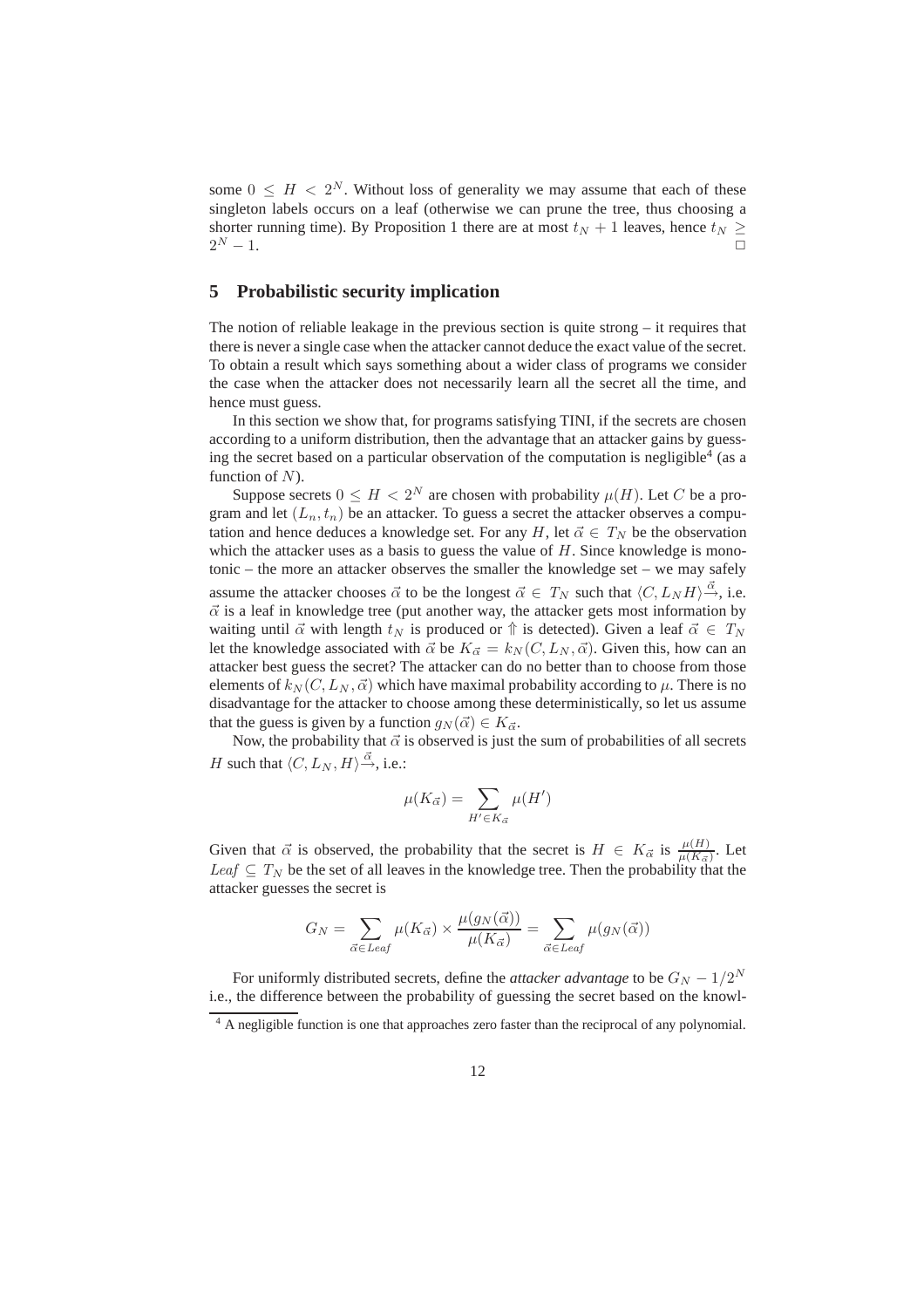edge gained from observing a run,  $G_N$ , and a "blind" guess of the secret (which has probability  $1/2^N$ ).

**Theorem 3.** *If* C *satisfies TINI, and secrets are chosen according to a uniform distribution, then the advantage for any polynomially-bounded attacker is negligible.*

**Proof.** Since  $\mu$  is uniform then regardless of  $g_N$ ,  $\mu(g_N(\vec{\alpha})) = 1/2^N$ . Thus, in this case, the probability  $G_N$  that the attacker guesses the secret is no better than

$$
\sum_{\vec{\alpha} \in \text{Leaf}} \frac{1}{2^N} = \frac{|\text{Leaf}|}{2^N}
$$

We have  $|Leaf| \le t_N + 1$ . Thus,  $G_N \le \frac{t_N+1}{2^N}$ , and hence the attacker advantage is  $\leq t_N/2^N$ . From the assumption that  $t_N$  is polynomial in N, and the fact that the product of a polynomial  $(t_N)$  and a negligible function  $(1/2^N)$  is negligible, the attacker advantage is negligible.  $\Box$ 

#### **6 Practical implications**

As mentioned in Section 1 existing practical security-typed languages are based on Denning-style analysis and as a result they accept programs like program 2 from Section 1. We have encoded this program in Jif, FlowCaml and SPARK Ada to get a rough estimate on the bandwidth that such an attack creates in the worst case.

**Leaking by termination in FlowCaml** Listing 1.1 presents encoding of program 2 from Section 1 in the FlowCaml security-typed language [Sim03].

```
flow !low < !stdout and !stdin < !high
let maxInt : : low int = 1000000000
let = let secret : !high int =try read_int() with _ -> 0
        in
          for i = 1 to maxInt do
             begin
               print_int i; print_newline();
               if i = secret then
                  while true do () done
             end
          done
```
**Listing 1.1.** Leaking by termination in FlowCaml

**Leaking by crashing in FlowCaml** Similarly to divergence, one may also exploit program crashing. In the example above we may force a stack overflow by replacing the **if** statement with the following snippet:

```
if i = secret then
   let rec crash x = let \angle = crash x in crash xin crash 1
```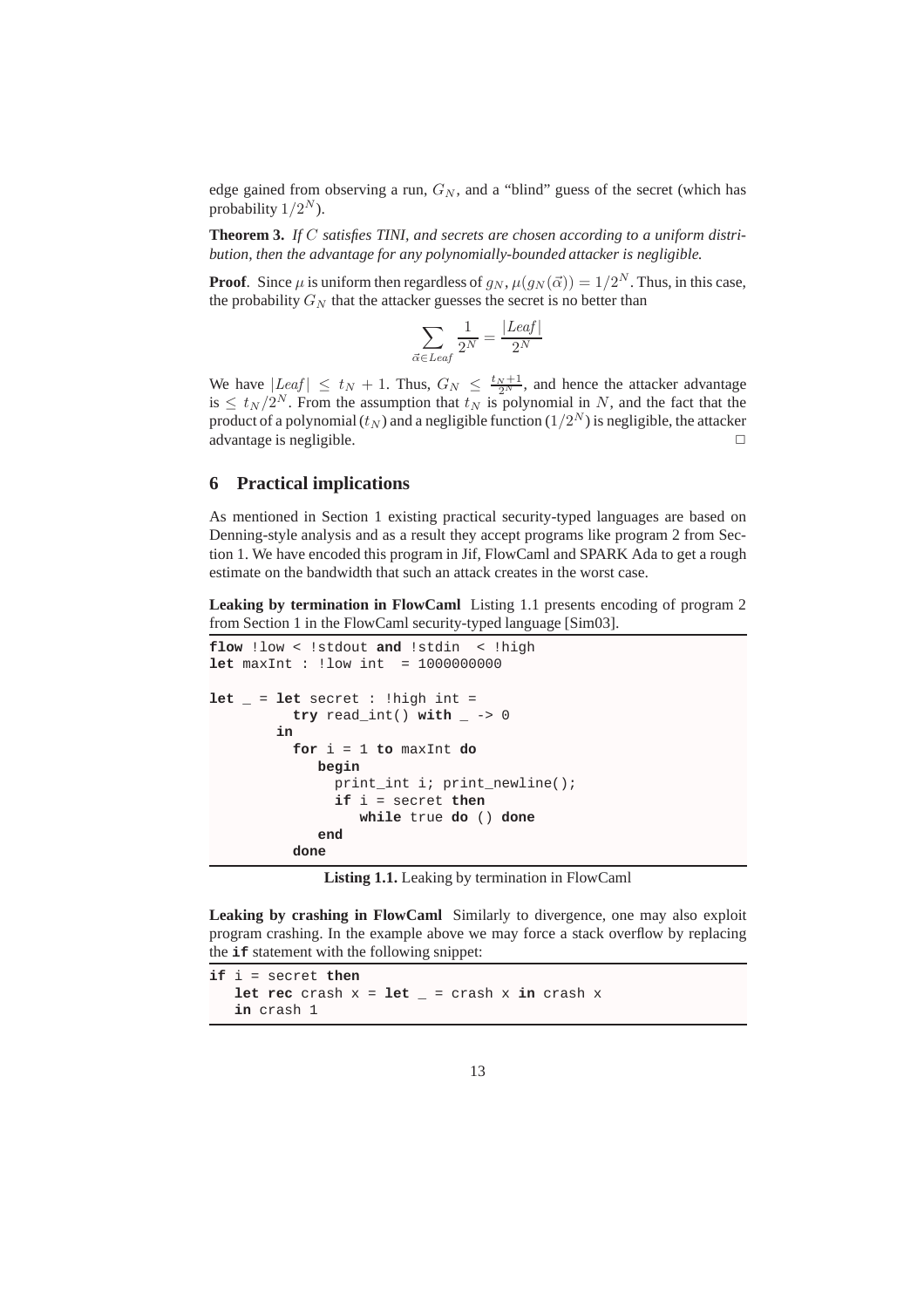**Leaking secrets in Jif and SPARK Ada** Examples similar to the one above can be constructed for Jif security-typed language and SPARK Ada. The listings of the corresponding programs are given in the full version of this paper [AHSS08].

**Channel capacity** To get a rough estimate of how practical such an attack can be we have performed a small experiment. For this, we have modified the program in Listing 1.1 in order to reduce the overhead related to printing on standard output. Instead, the output has been replaced by a call to a function which has the same security annotations as print\_int, but instead of printing only saves the last provided value in a shared memory location. Observation of divergence is implemented as a separate polling process. This process periodically checks if the value in the shared location has changed since the last check. If the value is not changed this process decides that the target program has diverged.

While the time needed to reliably leak the secret is exponential in the number of secret bits, the *rate* at which this leakage happens also depends on the representation of the secret, in particular, the time needed to check two values for equivalence. Not surprisingly, the highest rate we observe is when secret is just an integer variable that fits into a computer word. In this case a 32-bit secret integer can be leaked in under 6 seconds on a machine with 3GHz CPU. Assuming this worst-case rate we may estimate time needed to leak a credit card number, typically containing 15 significant digits (50 bits), as approximately 18 1/2 days of running time. For larger secrets like encryption keys, that are usually at least 128 bits in their size, such brute-force attacks are obviously infeasible.

## **7 Conclusion**

We have argued that in the presence of output, justifications of Denning-style analyses based on claims that they leak "just a bit" are at best misleading. We have presented the first careful analysis of termination-insensitive noninterference – the semantic condition at the heart of many information flow analysis tools and numerous research papers based on Denning's approach to analysing information flow properties of programs.

We have proposed a termination-insensitive noninterference definition that is suitable to reason about output. This definition generalizes "batch-job" style notions of termination-insensitive noninterference. The definition is tractable, in the sense that permissive Denning-style analyses enforce it. Although termination-insensitive noninterference leaks more than just a bit, we have shown that for secrets that can be made appropriately large, (i) it is not possible to leak the secret *reliably* in polynomial running time in the size of the secret; and (ii) the advantage the attacker gains when guessing the value of a uniformly distributed secret in polynomial running time is negligible in the size of the secret.

Not only is our formulation of TINI attractive for Denning-style static certification, but also for dynamic information-flow analyses. Moreover, reasoning about security based on single runs is particularly suitable for run-time monitoring approaches. Ongoing work [AS08] extends TINI with powerful declassification policies and proposes high-precision hybrid enforcement techniques that provably enforce these policies for a language with dynamic code evaluation.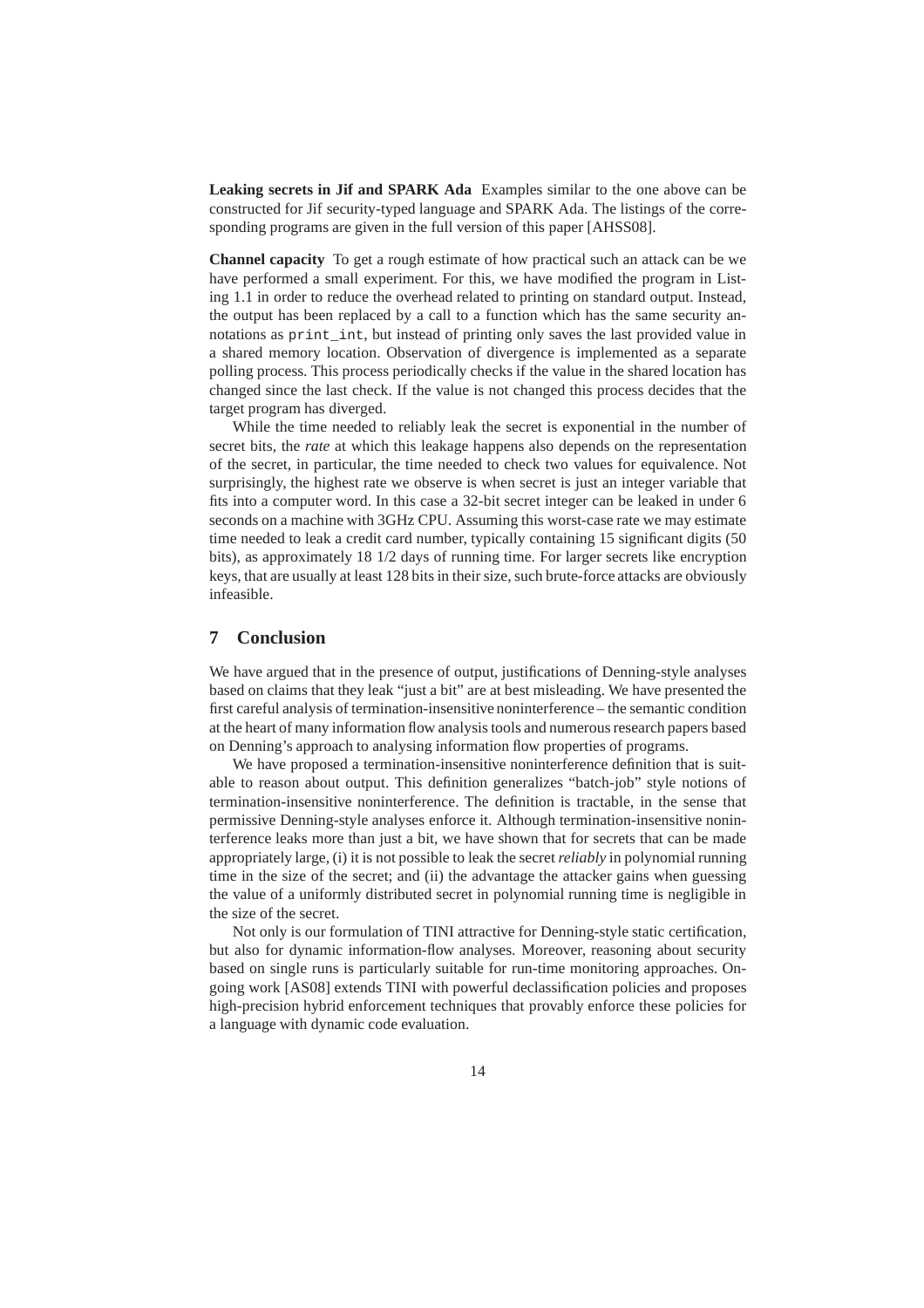**Related work** The only paper of which we are aware that attempts to quantify termination leaks in Denning-style analyses is recent work of Smith and Alpízar [SA07, Smi08]. Their work takes a less general angle of attack than ours since it is (i) specific to a particular language (a probabilistic while language) and (ii) specific to a particular Denningstyle program analysis. Furthermore, it uses a batch-processing model (no intermediate outputs). In their setting, the probability of divergence is shown to place a quantitative bound on the extent to which a program satisfying Denning-style conditions can deviate from probabilistic noninterference (intuitively, well-typed programs which almost always terminate are almost noninterfering). By contrast, being based on a semantic security property (TINI), our definitions and results are not language-specific, we consider deterministic systems, and the probability of divergence plays no direct role in our definitions or results. Moreover, the metric we consider is the guessing advantage afforded by termination leaks, which is not analysed in their work (we note that guessing advantage is considered in Section 2 of [Smi08] but not in the context of termination leaks).

**Acknowledgements** This work was supported by EPSRC research grant EP/C009746/1 Quantitative Information Flow, the Swedish research agencies SSF, Vinnova, VR and by the Information Society Technologies programme of the European Commission under the IST-2005-015905 MOBIUS project.

## **References**

- [AHS06] A. Askarov, D. Hedin, and A. Sabelfeld. Cryptographically-masked flows. In *Proc. Symp. on Static Analysis*, LNCS, pages 353–369. Springer-Verlag, August 2006.
- [AHSS08] A. Askarov, S. Hunt, A. Sabelfeld, and D. Sands. Termination-insensitive noninterference leaks more than just a bit. Technical report, Chalmers University of Technology, July 2008. Located at http://www.cs.chalmers.se/˜aaskarov/ esorics08full.pdf.
- [AS07] A. Askarov and A. Sabelfeld. Gradual release: Unifying declassification, encryption and key release policies. In *Proc. IEEE Symp. on Security and Privacy*, pages 207– 221, May 2007.
- [AS08] A. Askarov and A. Sabelfeld. Tight enforcement of flexible information-release policies for dynamic languages. Draft, July 2008.
- [BB03] J. Barnes and JG Barnes. *High Integrity Software: The SPARK Approach to Safety and Security*. Addison-Wesley Longman Publishing Co., Inc. Boston, MA, USA, 2003.
- [BNR08] A. Banerjee, D. Naumann, and S. Rosenberg. Expressive declassification policies and modular static enforcement. In *Proc. IEEE Symp. on Security and Privacy*, pages 339–353, May 2008.
- [CH04] R. Chapman and A. Hilton. Enforcing security and safety models with an information flow analysis tool. *ACM SIGAda Ada Letters*, 24(4):39–46, 2004.
- [DD77] D. E. Denning and P. J. Denning. Certification of programs for secure information flow. *Comm. of the ACM*, 20(7):504–513, July 1977.
- [Fen74] J. S. Fenton. Memoryless subsystems. *Computing J.*, 17(2):143–147, May 1974.
- [HWS06] M. Huisman, P. Worah, and K. Sunesen. A temporal logic characterisation of observational determinism. In *Proc. IEEE Computer Security Foundations Workshop*, July 2006.